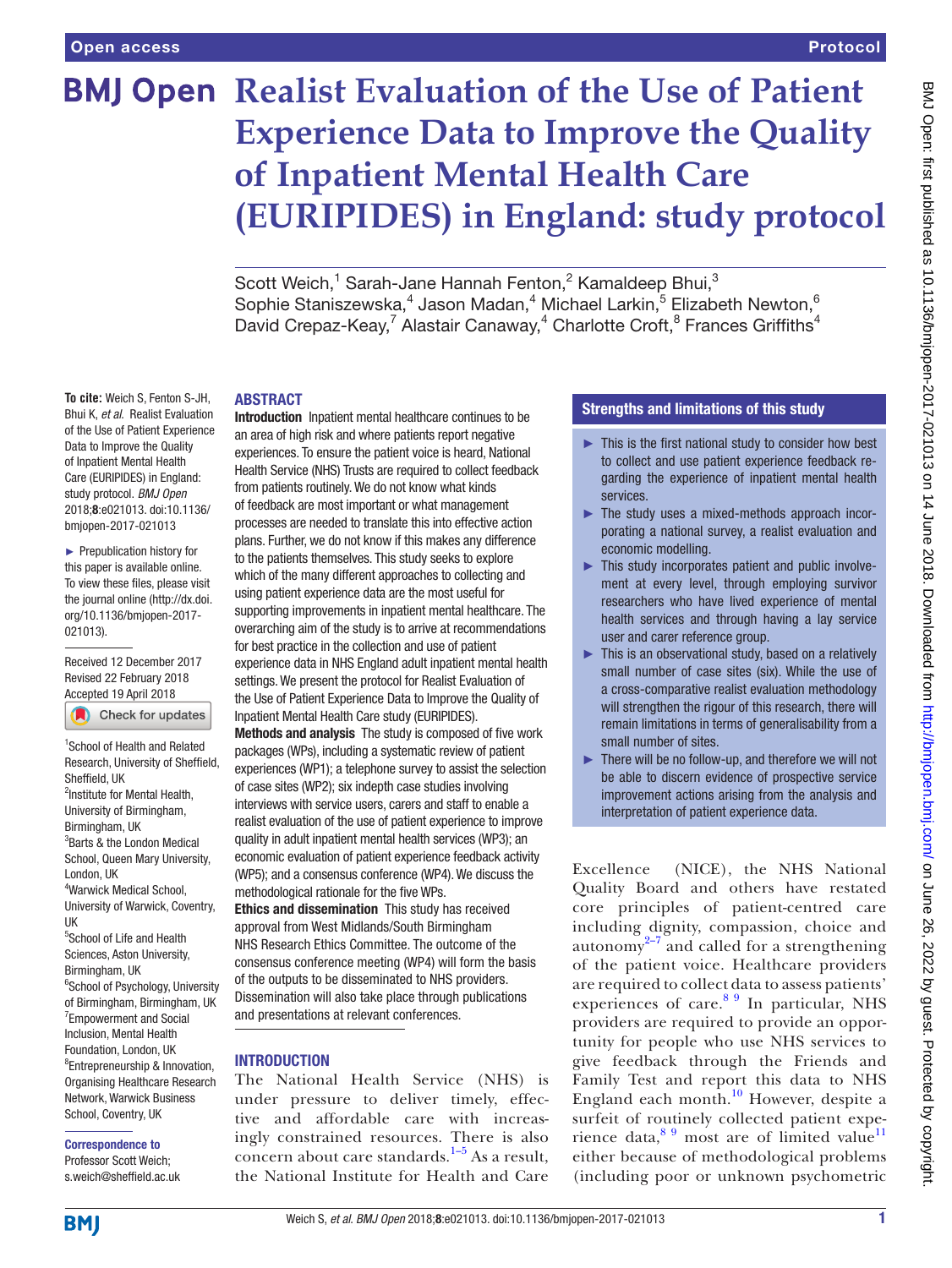properties or missing data) or because measures lack granular detail.<sup>[12](#page-7-5)</sup> There is a dearth of evidence about the processes required to analyse, interpret and translate these data into tangible actions, better outcomes for patients, and more efficient and cost-effective care.<sup>[11 13](#page-7-4)</sup>

It is not known whether reporting patients' experiences is associated with improved outcomes (including clinical and functional outcomes and quality of life), reduced carer burden or reduced costs.[14 15](#page-7-6) Nor do we know how any effect might be mediated (eg, via better treatment adherence), or which types of patient experience data are of most use for improving services.<sup>11 14 16-19</sup> We hypothesise that there will be discernible differences between organisations in commitment to, and capacity for, using patient experience data to improve services,[4](#page-7-7) and that these differences are manifested in processes that support innovation and quality improvement.<sup>20-22</sup> These include commitment to service improvement among senior leaders, decentralised decision-making (through identifiable champions for change), role clarity within the organisation and support for risktaking.<sup>20 21</sup> We anticipate that organisations that use patient experience data most effectively will also have robust data-collection strategies. Finally, we believe that organisations that are more patient centred will demonstrate adoption of codesign approaches to service improvement, and will involve service users and carers.[22 23](#page-8-1)

#### Experiences of inpatient care

Inpatient mental health services are currently overstretched, unpopular with service users,  $2^2$  expensive and where serious incidents such as suicide continue to occur. Ethnic inequalities in mental health service experience are most pronounced in inpatient settings.<sup>[23](#page-8-2)</sup> Recent reports $4-26$  have highlighted adverse experiences, including lack of privacy and dignity, fear of assault, overcrowding, noise, lack of therapeutic activities and limited individual recovery-focused support, and an emphasis on coercion, control and restraint. Patients of black ethnicity (including both African-Caribbean and black African groups) are over-represented in inpatient settings, $27$  receive higher doses of medication and experience higher rates of seclusion, physical restraint and injury<sup>28</sup> and suicide.<sup>[29](#page-8-6)</sup> Many people who receive inpatient mental healthcare do so while compul-sorily detained.<sup>[25](#page-8-7)</sup>

Three initiatives that attempt to raise the standards of inpatient mental healthcare have been identified across NHS settings in England. These include: (1) Star Wards, $30^{\circ}$  a third sector initiative that uses patient experience information to develop and share best practice; (2) Productive Wards, $31$  an initiative led by the NHS Institute that focuses on the adoption and spread of a model of 'lean working'; and (3) and the Royal College of Psychiatrists' Accreditation for Inpatient Mental Health Services scheme which is based on evaluation against a quality standard and broadly focuses on

raising general standards of care, timely and purposeful admission, safety, the environment and facilities, and therapies and activities.<sup>[32](#page-8-10)</sup> Although most NHS providers have participated in one or more of these, concerns remain about the quality of inpatient care. $33$  We will pay attention to the four domains identified by the NICE Quality Standard which apply to inpatient care: shared decision-making, contact with staff, meaningful activity and use of compulsion.<sup>634</sup>

NHS Trusts are required to collect feedback from patients routinely. It is not known what kinds of feedback are most important or what management processes are needed to translate this into effective action plans. Realist Evaluation of the Use of Patient Experience Data to Improve the Quality of Inpatient Mental Health study (EURIPIDES) $35$  views the wide range of current approaches to this as a natural experiment from which we can learn about what is (and is not) working.

#### Aims

The research question is 'Which approaches to collecting and using patient experience data are most useful for supporting improvements in inpatient mental healthcare?'

The overarching aim of the study is to arrive at recommendations for best practice in the collection and use of patient experience data in NHS England adult inpatient mental health settings. The study has five aims linked to five work packages [\(figure](#page-2-0) 1):

Aim 1: A systematic review to identify patient experience themes relevant to mental healthcare (WP1).

Aim 2: A national telephone survey of adult mental health inpatient providers to describe and classify approaches to collecting and using patient experience data to improve inpatient mental health services across England (WP2).

Aim 3: We will use the telephone survey information to choose six Trusts for indepth case studies where we will carry out interviews to find out what works for whom, and where (WP3).

Aim 4: We will present our findings to experts (including policy-makers, mental health professionals, people working in NHS England in roles in relation to improvement, service users and carers) at a 'consensus conference' to agree on recommendations about best practice (WP4). We will ensure that our results are anchored in what is acceptable, feasible and sustainable in real-world NHS settings.

Aim 5: We will examine the costs associated with collecting patient experience data and model costs that would arise if 'best practice' in collecting and using patient experience data is widely adopted (WP5).

#### **METHODS**

There are five work packages: systematic review (WP1, aim 1); survey of all NHS providers of inpatient mental healthcare responsible for at least 50 adult mental health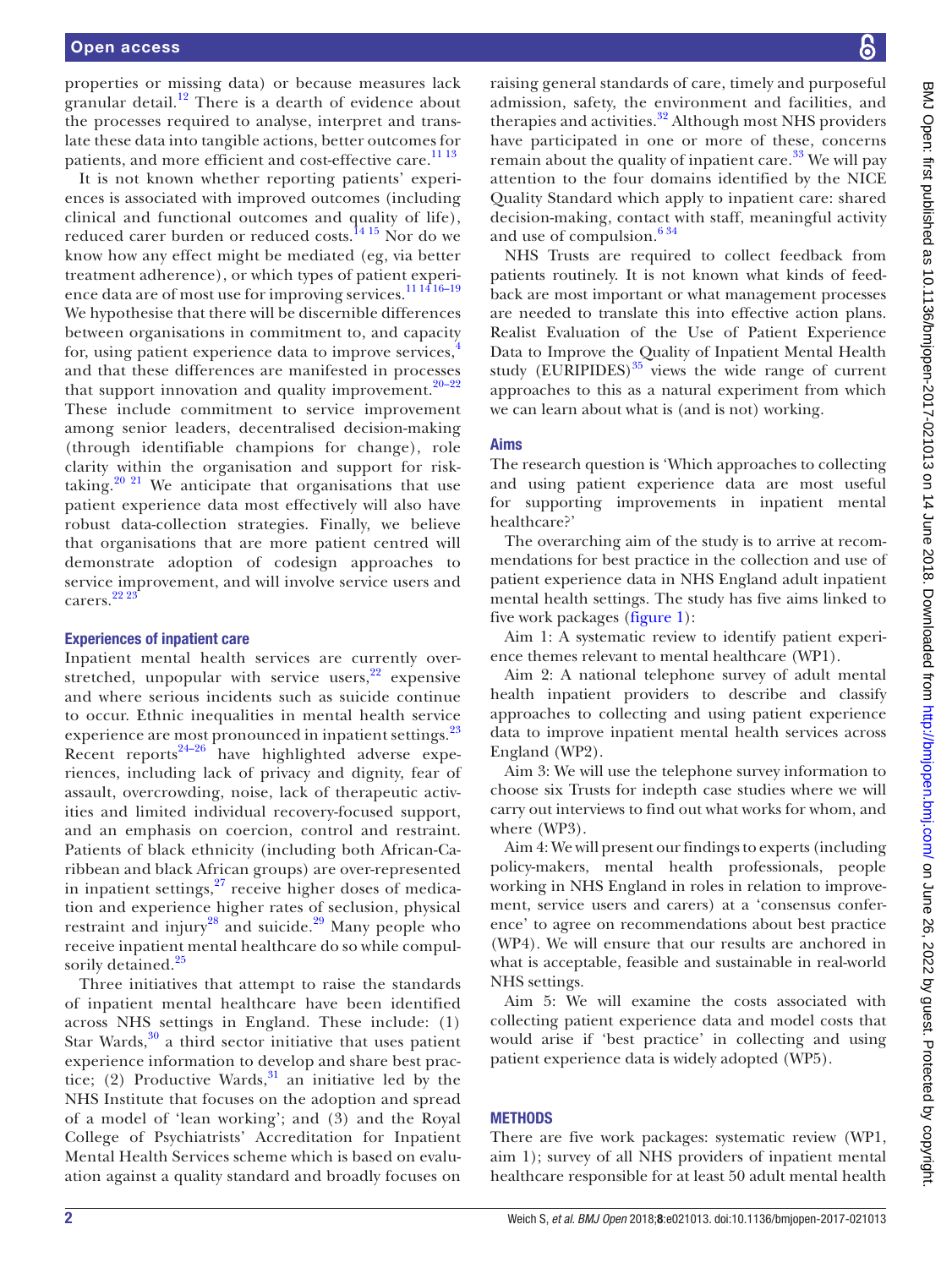

<span id="page-2-0"></span>Figure 1 Overview of Realist Evaluation of the Use of Patient Experience Data to Improve the Quality of Inpatient Mental Health (EURIPIDES) work packages (WPs). NHS, National Health Service.

beds in England, to populate a sampling frame for WP3 (WP2, aim 2); indepth case studies, analysed using a realist approach (WP3, aim 3); health economic modelling to estimate resource requirements and barriers to adoption of best practice (WP5, aim 5); and a consensus conference to agree recommendations about best practice (WP4, aim 4). The study started in December 2015 and will run until August 2018 [\(figure](#page-2-1) 2).

### WP1: systematic review

We will undertake a systematic review to identify evidencebased patient experience themes relevant to inpatient mental health settings. The literature review will help to identify what areas (from the perspective of patients who have lived experience in adult inpatient settings) may be relevant to focus on in relation to experience.

A search strategy has been developed for key databases: MEDLINE (OVID), CINAHL (OVID), and PsycInfo (OVID). All study designs that include inpatients of mental health institutions, and where outcomes have included experiences of inpatient care, will be considered. No

restrictions were applied to country but articles were only included if peer reviewed and published in English between 2000 and 2015. The starting date was chosen to coincide with publication of the National Framework for Mental Health (1999) for England, which led to significant service improvements. Papers will be excluded if they are: abstract or conference proceedings, editorials, letters, commentaries or case studies; based on pre-2000 data; included children and adolescents (aged under 18 years); or not in English language. Two reviewers will independently check 20% of abstracts before obtaining full-text articles. Due to the largely qualitative nature of the studies, quality and risk of bias will be guided by the Critical Appraisal Skills Programme (CASP) qualitative checklist which will be adapted for use across different study types.

WP1 will provide a thematic framework to base the WP2 and WP3 data collection around, as these data will cross-refer to the themes identified in this systematic review.



<span id="page-2-1"></span>Solid colour = data collection activity; Faded colour = preparation, analysis and reporting Key

Figure 2 Timeline for Realist Evaluation of the Use of Patient Experience Data to Improve the Quality of Inpatient Mental Health research activity.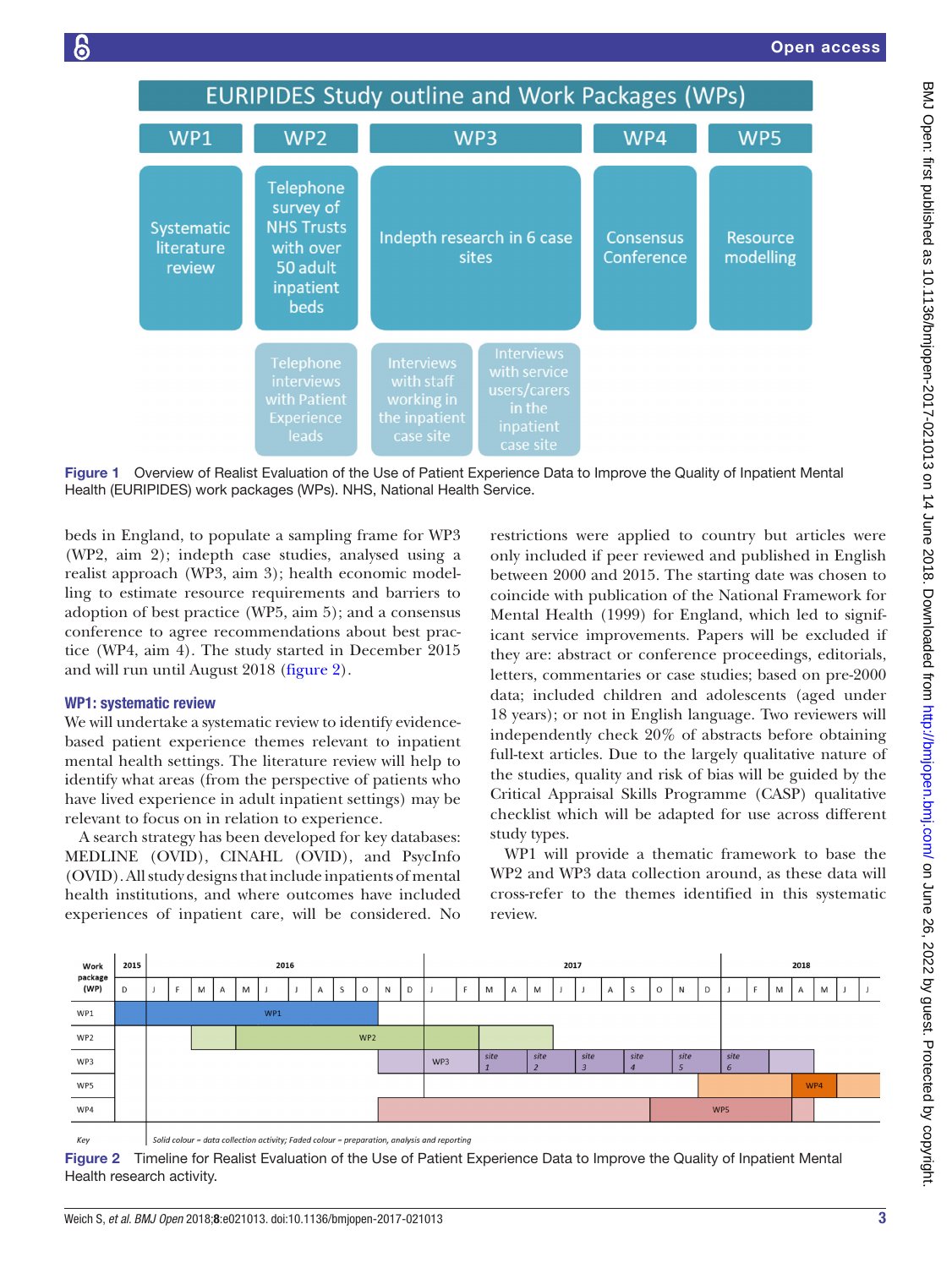# Open access

#### WP2: survey of patient experience leads

The principal aim of WP2 is to create a sampling frame for selecting sites for WP3 case studies. These survey data will additionally be used to identify the variety of work taking place across Trusts and will represent the first survey of inpatient mental health patient experience data collection and management in the NHS in England. We will undertake semistructured telephone interviews with patient experience leads in NHS Trusts in England with 50 or more adult inpatient mental health beds. Patient experience leads are the persons designated within the NHS Trusts to manage the portfolio of work relating to collecting and using patient experience feedback. We will use local Trust Research and Development offices to identify the person who is the designated patient experience lead. The interview will explore the collection and use of patient experience data, and the organisational processes that facilitate translation of this into service improvement actions. We will create a provider typology based on organisational characteristics and approaches to collecting and using patient experience data.

#### Participants and data collection

We will identify the nominated patient experience lead from each eligible provider. Participant information and consent forms will be sent in advance of telephone interviews. Study aims and design will be explained in the participant information sheet and reiterated prior to telephone interview. Participants will be asked for permission to recontact them to discuss participation in subsequent work packages.

Data will be collected by questionnaire and semistructured telephone interview. The former will be used to collect information about Trusts, including location and size (budget, number of staff), and inpatient services (number, location, ward type, bed numbers and length of stay). We will ask about methods for, and frequency of, collecting patient experience data from users of inpatient services, how these data are processed (and by whom) and whether these are fed into service improvement fora. We will ask for copies of questionnaires or other data-collection tools used, and examples of reports arising from the collection of patient experience data.

We will ask about who is responsible for data collection, cleaning, analysis and reporting, and to whom reports are passed. The interview will explore how often data are collected and their results reviewed, and for information about any actions that have occurred as a result. Participants will be asked about perceived strengths and weakness, costs, benefits and sustainability of patient experience data-collection methods, about the organisational narrative and rationale for their chosen approach, service user involvement and integration with strategic priorities and impact. We will ask about organisational processes that facilitate or hinder translation of patient experience data into tangible service gains, and about participation in national mental health inpatient service

improvement programmes. Analysis of WP2 data will populate a sampling frame for WP3.

### Data analysis

Analysis of WP2 data will be largely descriptive and designed to populate a sampling frame for WP3. We will use the framework for classifying patient experience data-collection methods developed by the Health Foundation, $36$  based on the two dimensions of 'descriptiveness' and 'generalisability'. We will classify participating providers into four categories using ratings on two dimensions: 'patient experience data collection' and 'patient experience data use', each of which will be dichotomised as 'limited' or 'extensive'. Ratings will be made independently by two reviewers and any discrepancies discussed and resolved. By definition, no providers will be classified as 'limited patient experience data collection, extensive use', and all providers will therefore be allo-cated to the remaining three categories, namely<sup>[1](#page-7-0)</sup> 'limited data collection, limited use<sup>'[2](#page-7-1)</sup>; 'extensive data collection, limited use'; and<sup>[3](#page-7-9)</sup> 'extensive data collection, extensive use'. We anticipate that most providers will be allocated to categories 1 and 2. To sample for WP3, we will stratify the above classification by size of provider (small, medium and large) and location (urban or rural). The size classification will be based on numbers of inpatient beds in each Trust.

#### WP3: indepth case studies in NHS Trusts

WP3 is a comparative realist evaluation across six case sites. We will survey and evaluate current approaches to collecting and using patient experience data to improve inpatient mental health services. Sites will be purposively selected using a realist case study approach  $37-39$  to explore generative mechanisms and identify using context-mechanism-outcome configurations: what works for whom, in what circumstances and why. We consider a case to be an NHS England Trust where there are over 50 adult inpatient mental health beds. Each case may contain a group of wards providing inpatient psychiatric care to adult patients. Ours is a deliberately bottom–up approach, in which we will treat the wide range of current approaches to collecting and using patient experience data as a natural experiment in which to learn about what is (and is not) working. We will search for evidence of service user and carer involvement and evidence of potential impacts in the form of service improvement activity.

#### Participants and data collection

Our sampling frame will be NHS service providers responding to the survey in WP2 and who consent to being recontacted. We will select inpatient units within provider organisations after familiarising ourselves with WP2 findings and publicly available information (eg, Trust websites and Care Quality Commission reports) and in discussion with WP2 participants. Final selection decisions will be made following initial site visits. These site visits will be to discuss the research with the Trust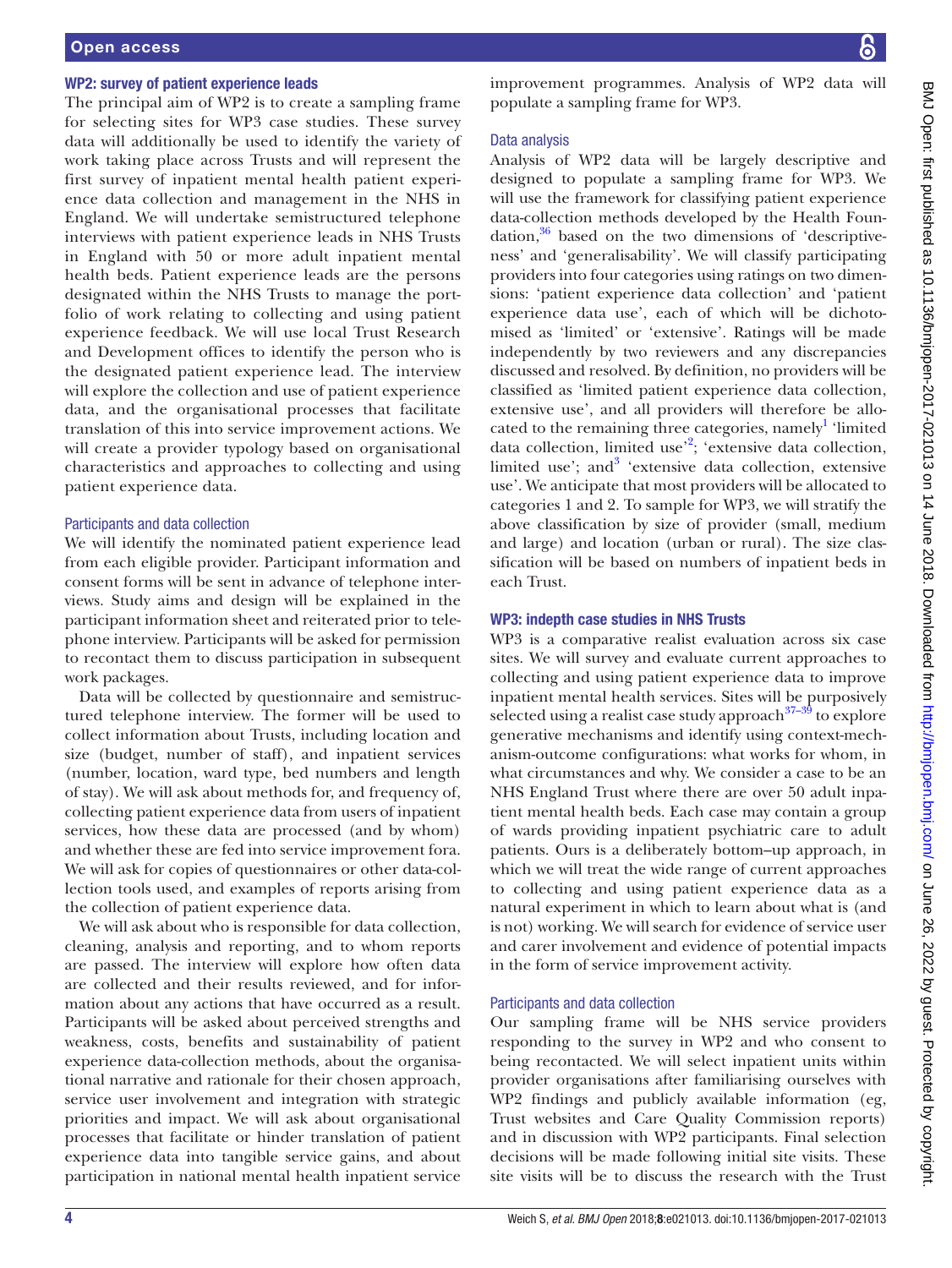(postselection) and confirm that they have the capacity and capability to take part and that there is a designated principal investigator in place. Our estimate of six case studies is based on sampling at least one of each type of case (ie, based on the three-level provider classification developed in WP2). We will ensure diversity on provider size and location, including geographical spread, urban/ rural setting and ethnic diversity (based on population of the region). We will first map and then select inpatient wards in each participating provider, in discussion with senior clinical and operational staff.

We will interview those working on inpatient wards (including lead clinicians and team managers), operational managers and Trust leads (for patient and public involvement, inclusion, quality and patient experience, as appropriate). Interviews will cover how patient experience data are collected and used, enablers and barriers to their collection and use, and how the wider service context (deprivation, bed shortages, rates of complaints and serious incidents, and culture of service improvement) influences these processes. Interview schedule development will be informed by the results of WP1 (to permit evaluation of the content of patient experience data being collected) and by the literature on features of healthcare organisations associated with quality improvement.<sup>3140</sup> Sampling will be purposive to ensure those with relevant knowledge and experiences are interviewed. Interviews with senior operational managers will identify and explore evidence for organisational processes that support quality improvement, including decentralised decision-making, role clarity, senior support for risktaking and existence of processes for planning, implementing and reflecting on service change.

We will interview service users and a small number of carers to explore whether and how patient (and carer) experience data are gathered, and perceptions about how valid this is as a means of improving service delivery. Carers are defined a friends or family members who are identified as having a role in the life of an inpatient who involves in offering some pastoral support to the individual. Carers are different to individuals who may exist in a formal advocacy capacity in an inpatient's life. Inpatients for whom discharge is planned during the data-collection period and who are considered by the clinical team to have capacity will be approached for interview by a member of staff (research nurse or member of the clinical team). If they are prepared to participate, interviews will be held in a private room and the confidential nature of the interview explained carefully as service users may be wary of making negative comments about their healthcare. We will follow an appropriate and culturally sensitive process for obtaining informed consent. Where required, the use of qualified and trained interpreters will be offered and provided during the interview. Service user interviews will be undertaken by a survivor researcher (SR) or a member of the research team. SRs will be trained to undertake interviews and will be mentored by experienced members of the research team.

Participants will be asked about opportunities to tell providers about their experiences of inpatient care (or caring for someone who was an inpatient) and about their perceptions of these processes. We will ask whether those using services are aware of any channels through which service user feedback is shared and/or acted on. As complaints and compliments are methods for collecting information about patient experience, we will explore the ease or otherwise of making complaints and whether and how outcomes are fed back, and whether, why and how patients give compliments. Where an inpatient unit has a service user forum, we will seek to interview participants as members may have a longer term view of patient experience data collection and use. We will seek to gather information on how patients feed back their experiences to services in as many ways as possible, and to understand if and how patients have seen changes enacted based on their feedback. While the duration of the study precludes collecting evidence of service improvement, we are interested in identifying instances where patient experience data are used to inform service development. We will look for evidence of service user and carer involvement, and for service-improvement activity.

We estimate that up to 30 interviews per case study site, split between staff (15), service users (10) and carers (5) will result in saturation. The interviews will take place over a 6-week period in each Trust. Each of these groups will be interviewed using an interview schedule tailored to their group type. These semistructured interviews will be audio-recorded (with participants' permission) and transcribed; if a participant does not wish to be audio-recorded, field notes will be taken. Reflective field notes will also be taken by researchers about the inpatient unit and content of interviews.

# Data analysis

#### *Stage 1*

Initial analysis will be undertaken after the first week of data collection. We will examine our data, mapping processes described for collection and use of patient experience data, and service users' and carers' awareness of and perceptions of this process. The health economics team will consider whether the data provides them with the details they require for later modelling of the resource use associated with best practice in collecting, interpreting and acting on patient experience data. We will write a summary of each case study site in relation to the collection and use of patient experience data. We will then return to the site for a week to undertake further interviews. We will check our understanding of what happens at each site with staff and service users, seek to fill gaps in our understanding, probe further where appropriate and continue sampling and interviewing until we are confident of data saturation.

### *Stage 2*

Data will then be analysed using a realist approach  $38\frac{39}{10}$  to identify what does (or does not) work well, where, when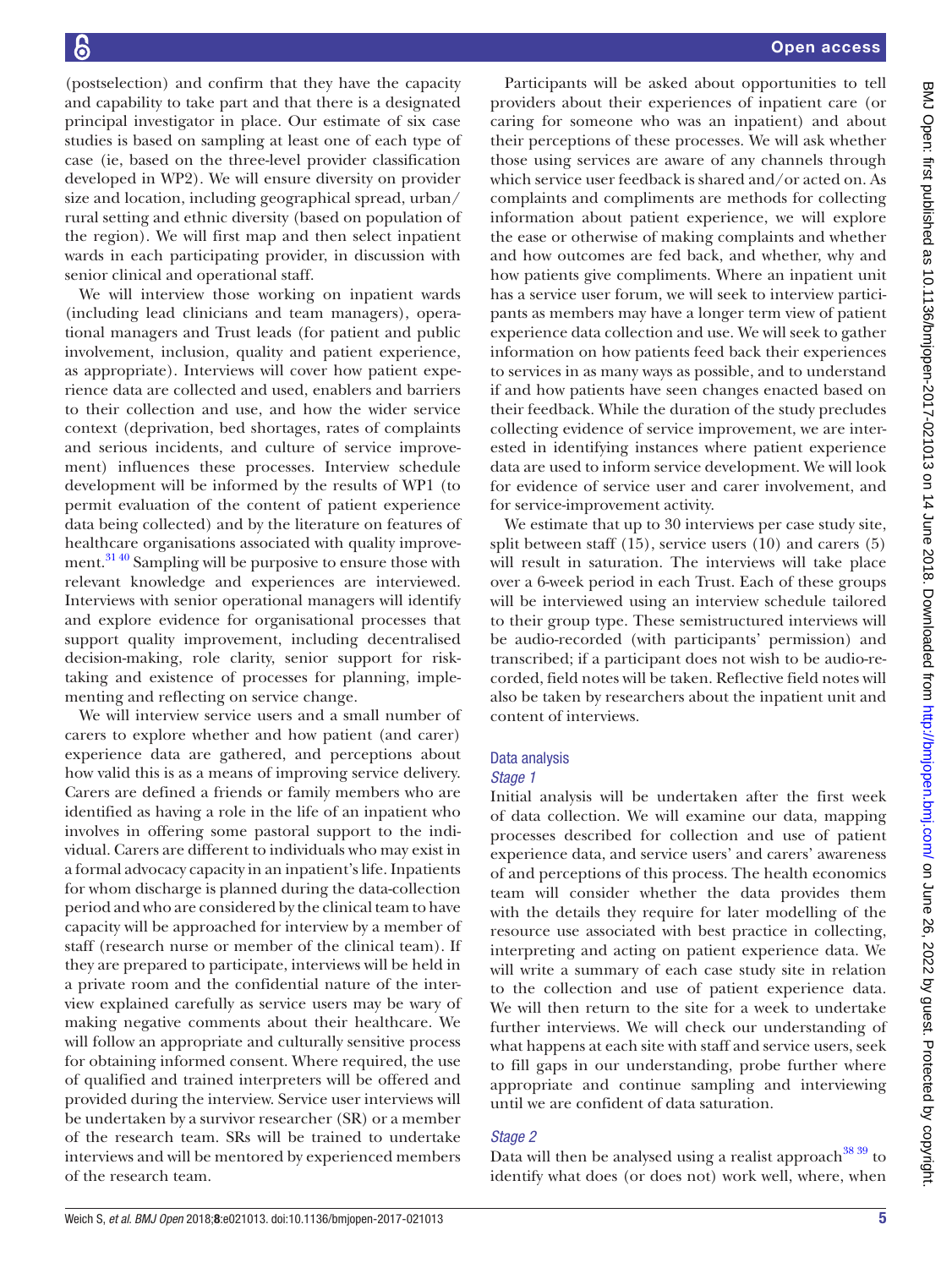and for whom. This approach is appropriate for understanding whether and how a complex intervention (collecting and using patient experience data) is effective in achieving its desired aims (improving service quality), allowing for (and making use of) contextual variation in implementation and outcome. Data will first be analysed case by case. For each case we will: (a) undertake thematic analysis<sup>41</sup> to identify the desired aims, outcomes and impacts of the intervention (collection and use of patient experience data) as perceived by staff and patients, and to explore variation within and between groups; (b) summarise the context for each inpatient service (eg, case mix, locality, service improvement record of the organisation), and we will iteratively develop a template for summarising contextual factors; and (c) refine Stage 1 mapping of processes used for collecting and processing patient experience data through further indepth analysis of the whole case dataset.<sup>[42](#page-8-17)</sup>

Thus for each case, we will identify contextual factors, processes for collecting and using patient experience data, including the type of data collected and the results of this collection including evidence of service improvement activity. We will undertake cross-case comparison to identify common and idiosyncratic configurations of what works, for whom, in what circumstances and why.<sup>[37 38 42](#page-8-14)</sup>

#### WP4: consensus conference

The aim of WP4 is to achieve expert consensus about best practice in the collection and use of patient experience data to improve inpatient mental healthcare. We will undertake a consensus conference with stakeholders where the questions will be: What are the optimal ways of collecting patient experience data, and what processes (in terms of analysis, reporting, interpretation and action planning) are necessary to ensure that patient experience data are used to deliver improvements in inpatient mental healthcare? What recommendations (for collecting and using patient experience data) would those who commission and deliver specialist mental healthcare be willing and able to adopt? What contextual factors are important to consider? Are there any types of activity that Trusts should be advised to discontinue?

#### Participants and process

Participants will have expertise in inpatient mental healthcare and the use of patient experience data (clinicians, Trust Executive Directors and operational managers, commissioners, service users and carers). We will aim for 30–40 participants, to be recruited in part through our national survey of patient experience leads, alongside making approaches to relevant charities nationally (Health Foundation, Mind, Kings Fund and the Mental Health Foundation (MHF) who are partners in this research), NHS Confederation, NHS England, Royal College of Psychiatrists, Picker Institute and (other) experts who have published in this field.

Conference participants will be provided with information in advance, including the results of prior WPs and

the consensus questions in a form suitable for nominal group technique  $(NGT)$ .<sup>[43](#page-8-18)</sup> Mini presentations at the start of the day will act as a reminder. A skilled facilitator will lead initial discussion. For each question, three NGTs will then be run separately, led by trained facilitators with an assistant, with different participants (9–12 participants per NGT group) to reduce the effect of variation in group composition. Participants will be allocated to mixed groups including policy leads, NHS Trust staff, service users and carers. Participants will each take part in up to three NGT exercises. Each NGT will involve an initial round of input from the participants followed by private ranking. Rankings will be tabulated and re-presented for discussion and further ranking. Final rankings will then be tabulated. Results from all of the NGTs will be presented to the whole conference for final discussion until consensus is reached. If we are unable to achieve final consensus on the day, we will augment WP4 by employing a Delphi process after the consensus conference.

# WP5: economic modelling of costs associated with the different ways of collecting and using patient experience data to improve inpatient mental health services

The aim of WP5 is to estimate the costs associated with different ways of collecting and using patient experience data to improve inpatient mental health services, as identified in WP3 and discussed in WP4. We will identify, for each of the case studies undertaken in WP3, the impact of the processes for the collection, analysis and use of patient experience data on health service resource use. Data from the WP3 will be used to estimate costs associated with implementation of these processes, using standard sources of unit cost data (eg, NHS reference costs). Resource use data will be combined with unit costs to estimate total costs associated with different processes. We will identify the drivers of variation in costs across case studies, and provide these findings to attendees of the consensus conference to assist their discussion of optimal approaches to patient experience data collection.

We will not have sufficient data on the long-term impact of such changes on relevant outcomes to support a formal cost-effectiveness analysis of implementing best practice in the collection and use of patient experience data. Instead, we will develop conceptual models to represent the proximal impact of improved collection and use of patient experience data, and how these might result in long-term changes in patient health and their utilisation of health and social care.

#### Data analysis

The conceptual modelling exercise will draw on data and insights gathered from the six organisational case studies analysed in WP3. Conceptual modelling involves identifying a structured set of activities, and relations between them, that describe a system.<sup>44</sup> This will include description of changes that have been, or might be, implemented, impacts on patients or the organisation, and the implications of these impacts for patient health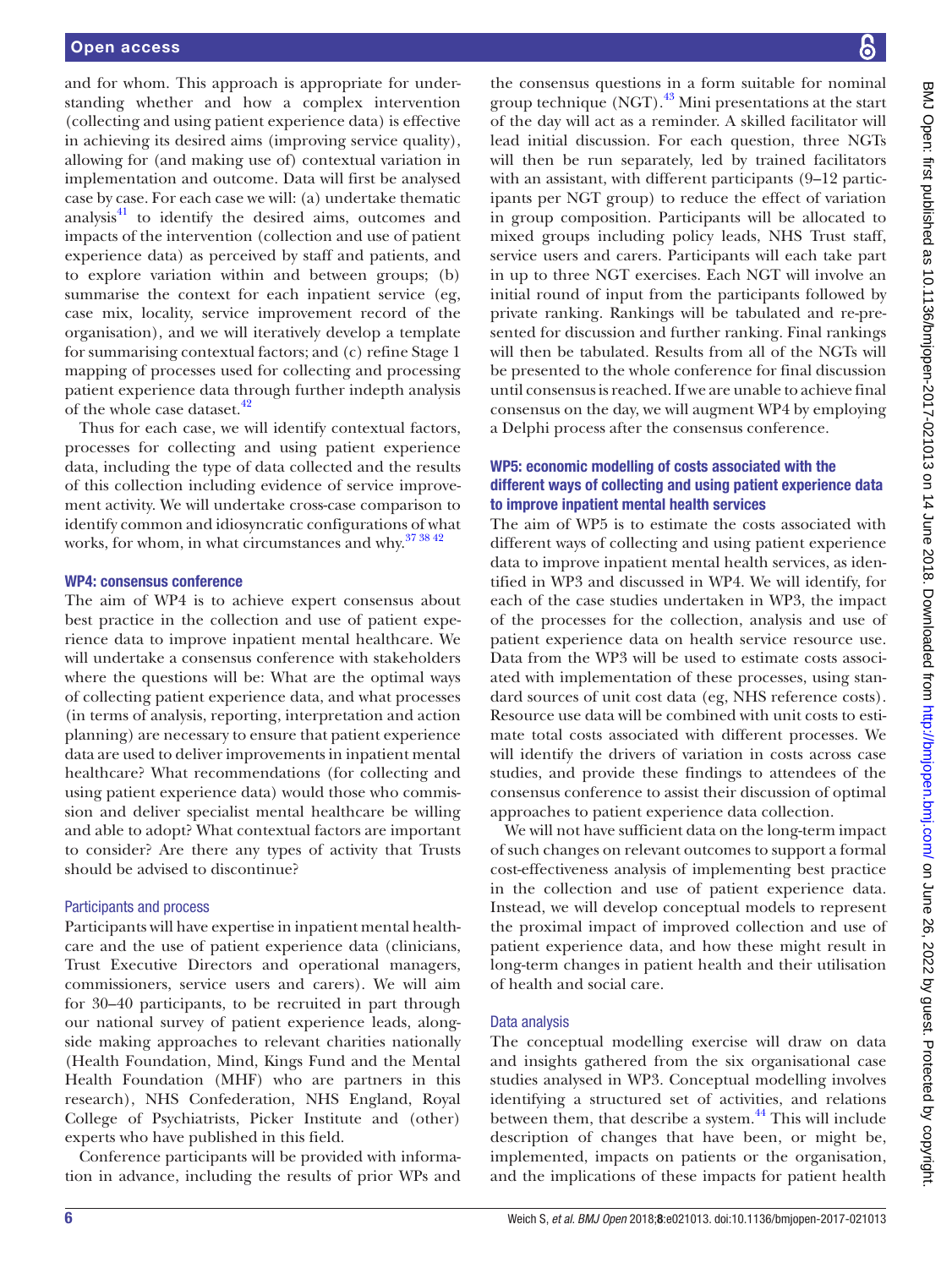and service organisation. Conceptual models will provide diagrammatic representation of the causal chains linking patient data collection with changes to patient experience and health outcomes, and service resource use. We will speak to senior NHS mental health professionals to explore the obstacles to adopting best practice. These models will therefore be further refined following the consensus conference though discussion with operational and clinical decision-makers, to inform selection of outcomes and data gathering activities for subsequent economic evaluations. They will also be used as the basis of discussions with operational and clinical decision-makers at the consensus conference to capture their views on the evidence required to justify adoption of best practice processes.

# Patient and public involvement

Patient and public involvement is led by the MHF. Informal discussions about this research were held with SRs and the National Survivor User Network (NSUN).<sup>45</sup> The response has been positive since this work resonates with MHF and NSUN priorities. Both organisations have lobbied for better understanding of the purpose, process and impact of patient experience feedback and both are active in articulating the patient view in mental healthcare and research.

Mental health service users (and carers) will be involved in all aspects of this research. We will use standards for service user involvement in research developed by NSUN and the MHF. SRs, all of whom have experience of working for or with the MHF, will be involved in WP2 (survey of mental health inpatient providers), WP3 (case studies) and WP4 (consensus conference). In WP2, SRs will advise on the questionnaire and topic guide and on the development of the WP3 sampling frame. In WP3, SRs will conduct interviews with service users. In WP4, SRs will help in recruiting service user and carer participants and will act as facilitators at the consensus conference itself.

In addition to recruiting and supporting SRs, the MHF will also co-ordinate and facilitate an advisory panel of 'ordinary' mental health service users and carers composed of individuals with experience of using (or caring for people who use) services but not of research per se. This advisory group will run parallel to the study but will not include the SRs, instead providing the voice of the active service user to help guide and steer the research activity. This panel will meet at least four times during the project lifetime and will advise on key decisions as the project develops, for example, design, methods and questions. We will recruit 8–10 members with recent experience of using or caring for someone who has used inpatient services. We will ensure diversity within the advisory group with respect to gender, ethnicity, age and geography. All service users and carers taking part in advisory group meetings or the consensus conference will be paid honoraria

reflecting the value of their contribution in addition to being reimbursed for travel expenses.

# Ethical considerations

We are aware that all research activity impacts upon those who are approached to participate and those who do participate in it. This study is not designed to explore patients or carers' experiences of inpatient services, rather it seeks to understand their experience of being asked about how they found inpatient services. It is recognised that in order to demonstrate their understanding they may draw on wider themes related to the inpatient setting and describe their experiences; however, it is not the explicit aim of the research to ask any questions of a personal or sensitive nature. The research poses ethical issues in relation to: obtaining adequate consent, ensuring anonymity, working with participants who are vulnerable due to their mental health issues, and minimising possible distress of participants when interviewing. These issues will be addressed through having a clear and robust consent procedure that explains how disclosure by participants will be managed, by de-identifying recordings and transcripts through anonymising them using a unique code identifier and by offering participants the opportunity to be accompanied or to leave the interview or terminate at any point should they become distressed during the process, and through giving them the opportunity to withdraw from the study within a reasonable time period.

# DATA MANAGEMENT

Interview data will be audio-recorded (with participants' permission), transcribed and anonymised. If a participant does not wish to be audio-recorded, field notes will be taken of the interview. Reflective field notes will be taken by researchers about the inpatient unit and content of interviews. Field notes will be transcribed and anonymised. Data from each case study site will form a dataset for analysis. Data will be uploaded into MAXQDA 12 software to aid with thematic analysis. Study data will be held securely at the University of Warwick.

# **DISCUSSION**

Our results will provide the first comprehensive overview of current approaches to collecting and using patient experience data to improve inpatient mental healthcare in England. Our data will enable us to understand how organisations collect and use these data, and how they mobilise and use this potential source of new knowledge to improve services. Information relating to how data are prioritised and what collection strategies are used will inform how patient experience data underpins quality improvement in adult inpatient settings. Study findings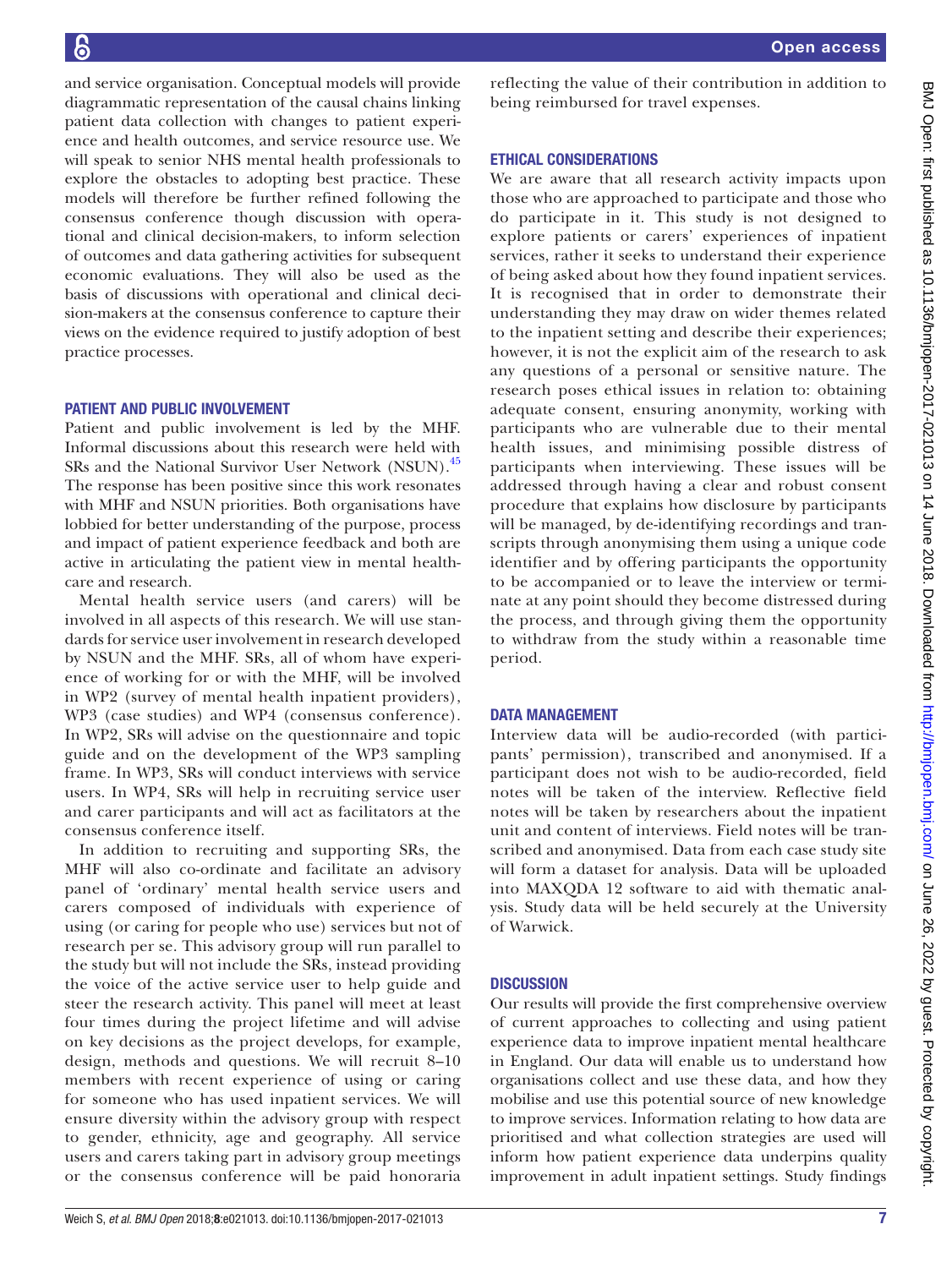(including the results of the WP2 survey) will be shared with the Trusts so that they may understand the range of ways in which this work is being undertaken nationally. This information will assist them in appraising their own approach in the wider national context. In depth at case study research undertaken in six sites that will be chosen to reflect the diversity of approaches, will enable us to identify the organisational characteristics that enable and constrain these processes. We will seek evidence of changes to services and to patient outcomes, and we will identify what is and is not working, where and why. At our consensus conference of experts (including service users and carers), we will agree recommendations based on what is judged feasible, acceptable and sustainable in NHS settings according to commissioners, service providers and service users and carers (WP4). We will extend this by modelling variation in resources (costs) associated with adopting new ways of collecting and using patient experience data and associated service improvements, the obstacles to this and the value (ie, cost) of evidence required to convince NHS commissioners and providers to substantially alter the way they deliver inpatient mental healthcare (WP5).

We recognise three principal limitations in this study: Firstly, the finite case study sample size (six), means that there are limits to the variation we can observe in the phenomena of interest. Secondly, and we will not be able to *assess* service changes themeselves, hence we can only look for evidence that patient experience data are used to inform service change. Finally, another limitation/risk that was highlighted at the outset of the study was associated with potential non-response to WP2, which might in turn lead to bias in selection of WP3 sites.

It is anticipated that the findings from this research will be disseminated and used to inform different parts of the patient experience feedback cycle, including data collection and analysis, and service improvement implementation, change and feedback. Further research will be developed to evaluate the impacts of this dissemination of the study findings on service delivery and outcome. Study findings will be made as widely available as possible for adoption where appropriate. The results of the consensus conference will be circulated to all participating Trusts. The project website will provide links to the published project outputs. The project will send a summary of the results of the study to all mental health patient experience leads across England. Further academic dissemination will take place through publications and presentations at relevant conferences. Any new data generated by this study and the intellectual property within it will be owned by the University of Warwick.

Contributors This project is a collaboration between the University of Warwick, The University of Sheffield, The University of Birmingham, Aston University, Queen Mary University London and the Mental Health Foundation. SW is the chief investigator and work package (WP) lead for WP2 and line manages the Research Fellow (RF) and a Research Associate (RA). SS is the WP lead for WP1. FG is the WP lead for WPs 3 and 4. JM is the WP lead for WP5. KB is a coapplicant, a member of the Project Oversight Group (POG) and line manages an RA. CC, ML and EN are

coapplicants and members of the Project Oversight Group. DC-K is a coapplicant and co-ordinates the project Patient and Public Involvement (PPI). S-JHF and AC are the RFs who work on WP2-4 and WP5, respectively.

Funding The EURIPIDES study is funded by the National Institute of Health Research's Health Services and Delivery Research Programme.

Competing interests None declared.

Patient consent Not required.

Ethics approval HRA, West Midlands - South Birmingham Research Ethics Committee.

Provenance and peer review Not commissioned; externally peer reviewed.

Open access This is an open access article distributed in accordance with the Creative Commons Attribution Non Commercial (CC BY-NC 4.0) license, which permits others to distribute, remix, adapt, build upon this work non-commercially, and license their derivative works on different terms, provided the original work is properly cited and the use is non-commercial. See: [http://creativecommons.org/](http://creativecommons.org/licenses/by-nc/4.0/) [licenses/by-nc/4.0/](http://creativecommons.org/licenses/by-nc/4.0/)

© Article author(s) (or their employer(s) unless otherwise stated in the text of the article) 2018. All rights reserved. No commercial use is permitted unless otherwise expressly granted.

#### **REFERENCES**

- <span id="page-7-0"></span>1. Francis R. *Report of the Mid Staffordshire NHS Foundation Trust Public Inquiry [Internet]*. London, 2013:1–125. Report No: HC 947. [https://www.gov.uk/government/uploads/system/uploads/](https://www.gov.uk/government/uploads/system/uploads/attachment_data/file/279124/0947.pdf) [attachment\\_data/file/279124/0947.pdf](https://www.gov.uk/government/uploads/system/uploads/attachment_data/file/279124/0947.pdf).
- <span id="page-7-1"></span>2. Staniszewska S, Bullock I. Can we help patients have a better experience? Implementing NICE guidance on patient experience. *[Evid Based Nurs](http://dx.doi.org/10.1136/eb-2012-100988)* 2012;15:99.
- <span id="page-7-9"></span>3. National Institute for Health and Clinical Excellence. Patient experience in adult NHS services: improving the experience of care for people using adult NHS services. [Internet]. 2012:1–31. Report No: Clinical Guideline 138 [https://www.nice.org.uk/guidance/cg138.](https://www.nice.org.uk/guidance/cg138)
- <span id="page-7-7"></span>4. NHS Confederation. *Feeling better? Improving patient experience in hospital*. London: NHS Confederation, 2010:1–20. [http://](http://www.nhsconfed.org/~/media/Confederation/Files/Publications/Documents/Feeling_better_Improving_patient_experience_in_hospital_Report.pdf) [www.nhsconfed.org/~/media/Confederation/Files/Publications/](http://www.nhsconfed.org/~/media/Confederation/Files/Publications/Documents/Feeling_better_Improving_patient_experience_in_hospital_Report.pdf) [Documents/Feeling\\_better\\_Improving\\_patient\\_experience\\_in\\_](http://www.nhsconfed.org/~/media/Confederation/Files/Publications/Documents/Feeling_better_Improving_patient_experience_in_hospital_Report.pdf) [hospital\\_Report.pdf](http://www.nhsconfed.org/~/media/Confederation/Files/Publications/Documents/Feeling_better_Improving_patient_experience_in_hospital_Report.pdf)
- 5. Department of Health. *NHS Patient Experience Framework*: NHS, 2012. Report No: Gateway reference number 17273. [https://www.](https://www.gov.uk/government/uploads/system/uploads/attachment_data/file/215159/dh_132788.pdf) [gov.uk/government/uploads/system/uploads/attachment\\_data/file/](https://www.gov.uk/government/uploads/system/uploads/attachment_data/file/215159/dh_132788.pdf) [215159/dh\\_132788.pdf](https://www.gov.uk/government/uploads/system/uploads/attachment_data/file/215159/dh_132788.pdf) (accessed 19 May 2017).
- <span id="page-7-8"></span>6. National Institute for Health and Care Excellence. *Service user experience in adult mental health: improving the experience of care for people using adult NHS mental health services [Internet]*: NICE, 2011:1–42. Report No: CG 136. [https://www.nice.org.uk/guidance/](https://www.nice.org.uk/guidance/cg136/resources/service-user-experience-in-adult-mental-health-improving-the-experience-of-care-for-people-using-adult-nhs-mental-health-services-35109513728197) [cg136/resources/service-user-experience-in-adult-mental-health](https://www.nice.org.uk/guidance/cg136/resources/service-user-experience-in-adult-mental-health-improving-the-experience-of-care-for-people-using-adult-nhs-mental-health-services-35109513728197)[improving-the-experience-of-care-for-people-using-adult-nhs](https://www.nice.org.uk/guidance/cg136/resources/service-user-experience-in-adult-mental-health-improving-the-experience-of-care-for-people-using-adult-nhs-mental-health-services-35109513728197)[mental-health-services-35109513728197](https://www.nice.org.uk/guidance/cg136/resources/service-user-experience-in-adult-mental-health-improving-the-experience-of-care-for-people-using-adult-nhs-mental-health-services-35109513728197)
- 7. Staniszewska S, Boardman F, Gunn L, *et al*. The Warwick Patient Experiences Framework: patient-based evidence in clinical guidelines. *[Int J Qual Health Care](http://dx.doi.org/10.1093/intqhc/mzu003)* 2014;26:151–7.
- <span id="page-7-2"></span>Care Quality Commission. Community mental health survey. 2015 [http://www.cqc.org.uk/content/community-mental-health-survey-](http://www.cqc.org.uk/content/community-mental-health-survey-2015)[2015](http://www.cqc.org.uk/content/community-mental-health-survey-2015) (accessed 23 Aug 2016).
- NHS England. Friends and Family Test. [https://www.england.nhs.uk/](https://www.england.nhs.uk/ourwork/pe/fft/) [ourwork/pe/fft/](https://www.england.nhs.uk/ourwork/pe/fft/) (accessed 19 May 2017).
- <span id="page-7-3"></span>10. NHS England. *The Friends and Family Test [Internet]*. Leeds: NHS England, 2014. Report No: 03548. [https://www.england.nhs.uk/wp](https://www.england.nhs.uk/wp-content/uploads/2015/07/fft-guidance-160615.pdf)[content/uploads/2015/07/fft-guidance-160615.pdf](https://www.england.nhs.uk/wp-content/uploads/2015/07/fft-guidance-160615.pdf) (accessed 3 Mar 2017).
- <span id="page-7-4"></span>11. Coulter A, Locock L, Ziebland S, *et al*. Collecting data on patient experience is not enough: they must be used to improve care. *[BMJ](http://dx.doi.org/10.1136/bmj.g2225)* 2014;348:g2225–4.
- <span id="page-7-5"></span>12. NHS England. Review of the Family and Friends Test [Internet]. 2014 [https://www.england.nhs.uk/wp-content/uploads/2014/07/fft-rev1.](https://www.england.nhs.uk/wp-content/uploads/2014/07/fft-rev1.pdf) [pdf](https://www.england.nhs.uk/wp-content/uploads/2014/07/fft-rev1.pdf) (accessed 21 Feb 2017).
- 13. Boiko O, Campbell JL, Elmore N, *et al*. The role of patient experience surveys in quality assurance and improvement: a focus group study in English general practice. *[Health Expect](http://dx.doi.org/10.1111/hex.12298)* 2015;18:1982–94.
- <span id="page-7-6"></span>14. Doyle C, Lennox L, Bell D. A systematic review of evidence on the links between patient experience and clinical safety and effectiveness. *[BMJ Open](http://dx.doi.org/10.1136/bmjopen-2012-001570)* 2013;3:e001570.